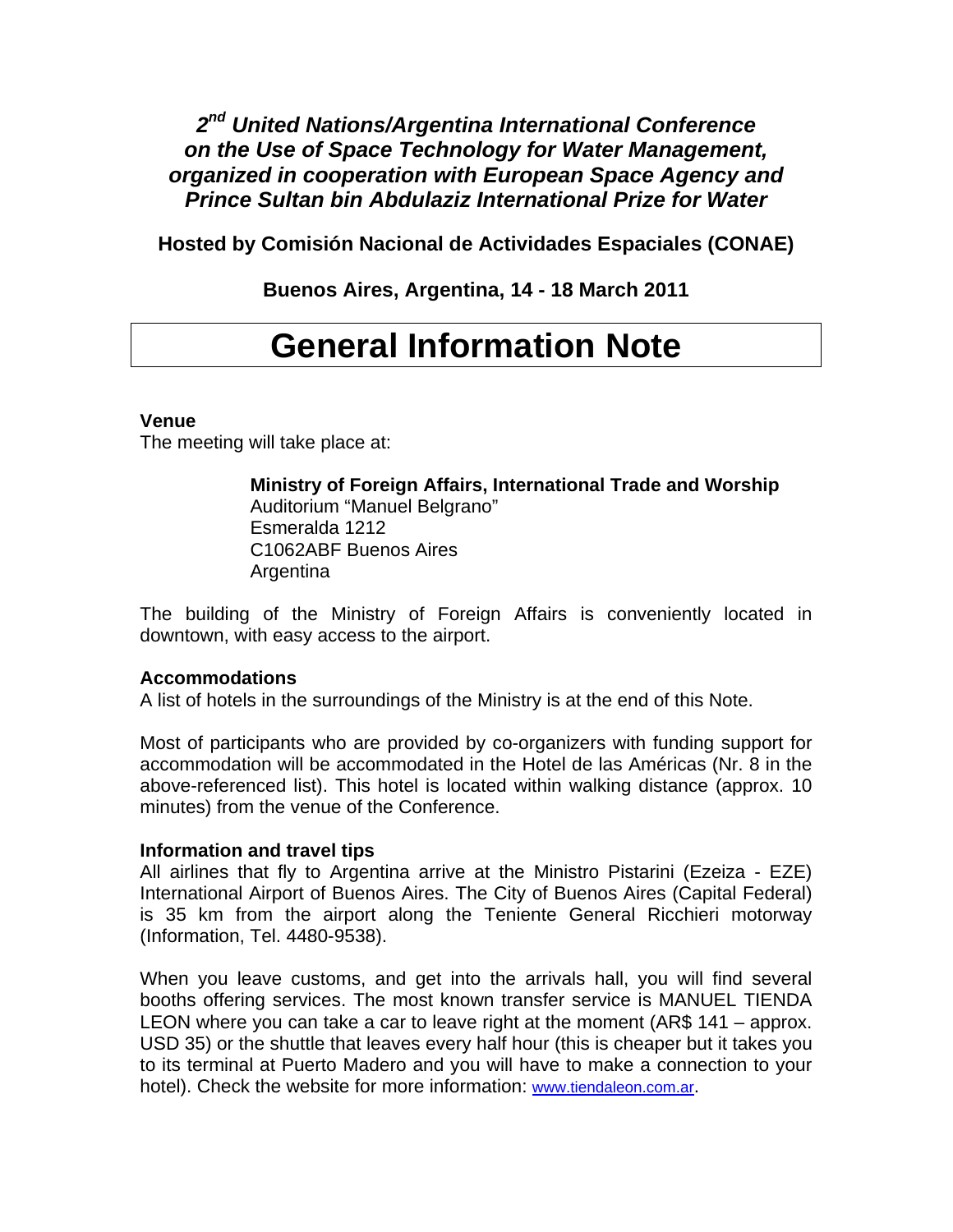*Please always book your transportation at one of the desks do not take any transportation that is offered aloud in the hall.* 

**Note:** LOC will arrange for meeting of participants funded by co-organizers at airport and for transporting them to hotel(s). The details will be available on the UN-OOSA web site:<http://www.unoosa.org/oosa/en/SAP/act2011/Argentina/index.html>

#### **Entry formalities**

All visitors need a current valid passport to enter the country. A visa may be necessary depending on your nationality. Contact the nearest Argentine Embassy/Consulate to find out whether you need a visa.

Visitors coming from countries not bordering Argentina are exempt from all taxes on traveling articles and new articles with a value not more than US\$ 300. An additional US\$300 dollars of goods are exempt if they are purchased in the duty free shops within the national territory.

No vaccination certificate is required for entry into the country, except for passengers coming from countries where cholera and yellow fever are endemic.

#### **What clothes to bring**

Remember that in the southern hemisphere the seasons are the opposite of those in the northern hemisphere. Summer, with its mild temperatures and long days, is the ideal time to visit Patagonia and the Southern Andes. Traveling in the North is recommended in winter when rains are less frequent and the tropical temperatures drop a few degrees.

Autumn and spring are marvelous in Buenos Aires, Cuyo and the pre-mountain range areas of La Rioja and Catamarca.

March is the end of summer/beginning of autumn in Buenos Aires, you can bring lighter clothing.

#### **Currency**

#### Exchange of money at Ezeiza:

At Ezeiza Airport you have a choice between a change bureau located by the Luggage Claim carrousel, and Banco de la Nación Argentina, which is located on the side of the customs area. Usually, Banco de la Nación has a better exchange rate.

You can check information about the current exchange rate and services in Argentina's airports at: [http://www.aa2000.com.ar/ip\\_cambio\\_moneda.aspx.](http://www.aa2000.com.ar/ip_cambio_moneda.aspx)

The Argentine currency is the peso (\$). You can find notes of \$ 100, \$ 50, \$ 20, \$ 10, \$ 5 and \$ 2, and coins of 1 peso, 50 cents, 25 cents, 10 cents and 5 cents.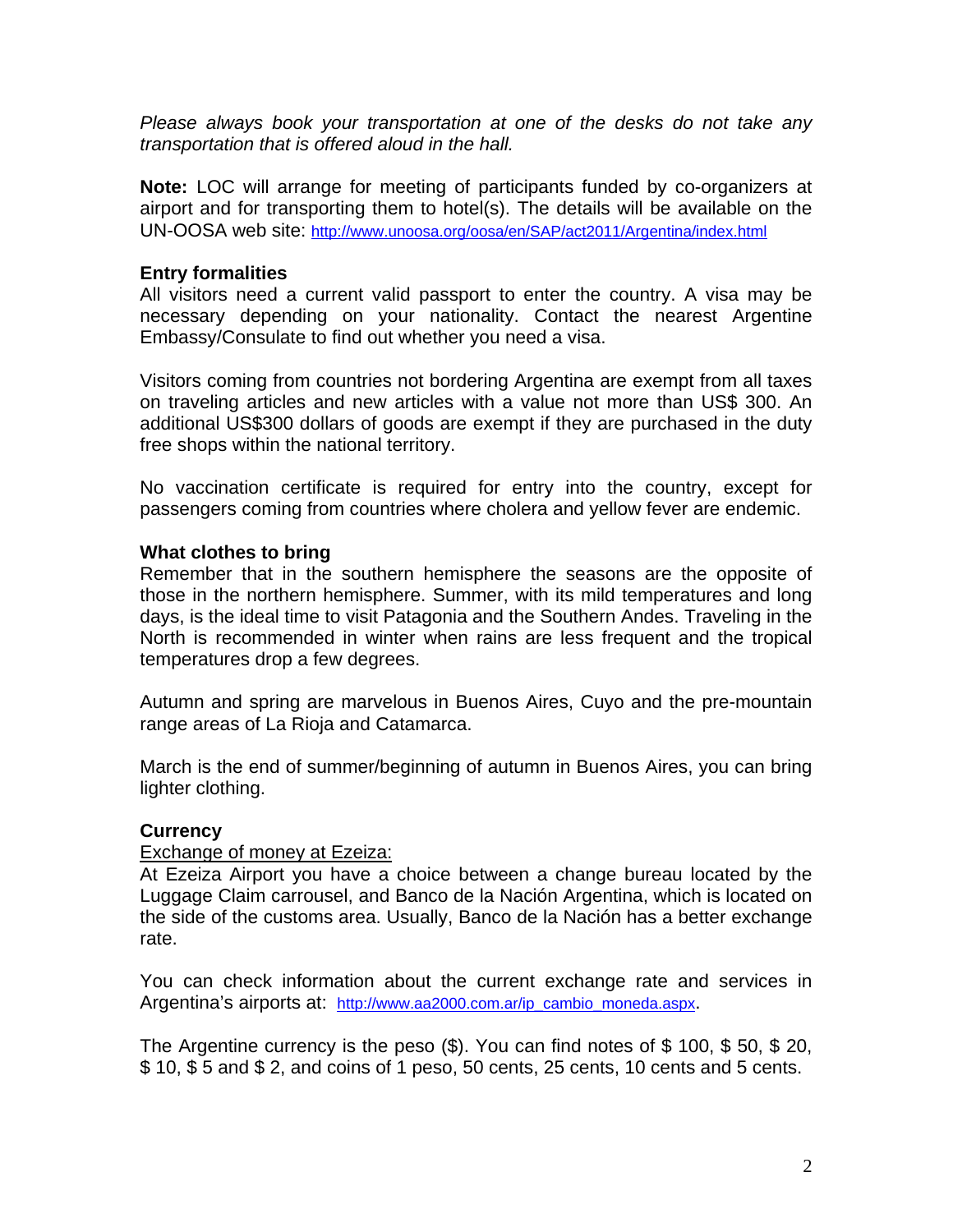The United Sates dollar is the international currency most frequently used in Argentina. You can exchange foreign currency in banks or exchange offices, for which cases you must show your passport. Many Buenos Aires shops accept credit cards and USA dollars.

Exchange rate as of mid-February 2011:

US\$  $1 =$  approx. AR\$ 4,02 EUR  $1 =$  approx. AR\$ 5,47

Tips: It is customary to leave 10% in cafeterias and restaurants and to tip doormen, porters, ushers in cinemas, etc.

#### **Value Added Tax (VAT) / Impuesto al Valor Agregado (IVA)**

VAT is 21%. Upon departure you may process your VAT refund at the airport Global Refund Office. Please inquire policy and procedures upon arrival.

#### **Links**

For further information on how to move around and what to see, please check:

Official site of Buenos Aires City: http://www.bue.gov.ar/home/

National Secretariat of Tourism, Tourist Information Center: Av. Santa Fe 883, (C1059ABC) Buenos Aires, Tel. 4312-2232 ó 0800-555-0016; [info@turismo.gov.ar](mailto:info@turismo.gov.ar) 

Tourist Information Centers of Buenos Aires: Av. Pte. Quintana 596 (Recoleta), Terminal de Ómnibus de Retiro (Local 83), Florida 100, Av. Alicia Moreau de Justo 200 (Dique 4, Puerto Madero), Defensa 1250 (San Telmo); e-mail: [infobue@buenosaires.gov.ar](mailto:infobue@buenosaires.gov.ar)

Toll Free Tourist Assistance in Argentina: 0800 999 2838

#### **Electricity**

The standard voltage is 220v AC, 50Hz. Plugs have three pins. Adaptors for European and American electrical items are available at any electrical store.





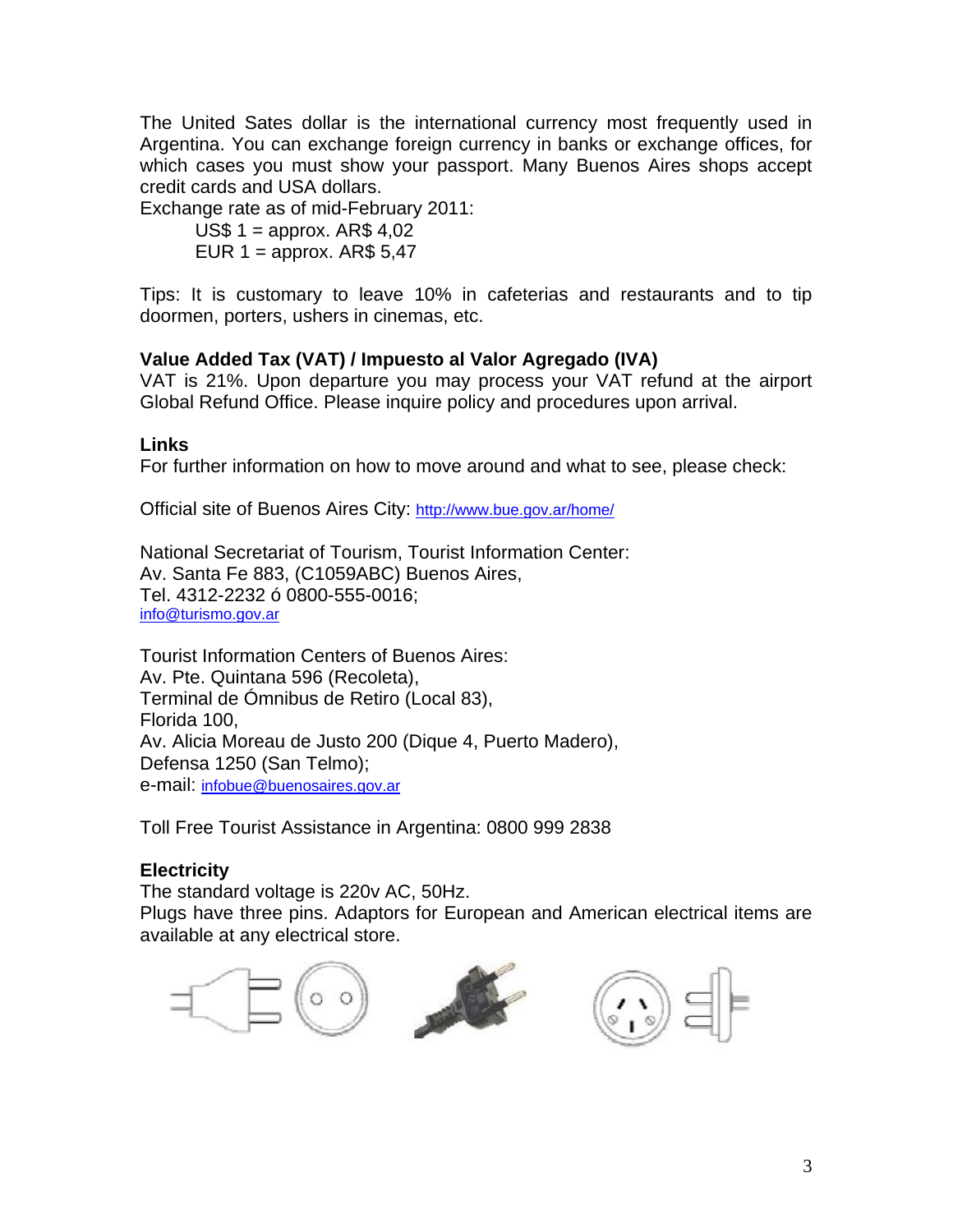#### **Contacts:**

#### **United Nations Office for Outer Space Affairs**

#### **Mr. Sergei Chernikov**:

*(All matters related to programme and organization)*  Phone: +43 1 26060 4948 Fax: +43 1 26060 5830 E-mail: [sergei.chernikov@unoosa.org](mailto:sergei.chernikov@unoosa.org)

#### **Mr. Kurian Maniyanipurathu**:

*(All matters related to travel)*  Phone: +43 1 26060 4268 Fax: +43 1 26060 5830 E-mail: [kurian.maniyanipurathu@unoosa.org](mailto:kurian.maniyanipurathu@unoosa.org)

#### **CONAE - Local Organizing Committee in Argentina**

#### **Ms. Ana Medico**

*(All matters related to logistics and accommodation)*  Phone: +54-11-4331-0074 ext 5426 Email: [amedico@conae.gov.ar](mailto:amedico@conae.gov.ar)

#### **Mr. Stanislav Makarchuk**

*(All matters related to entry visas)*  Phone: +54-11-4331-0074 ext 5418 Email: [stas@conae.gov.ar](mailto:stas@conae.gov.ar)

**Have a nice travel to Buenos Aires! We are looking forward to working with you towards a productive and enjoyable Conference!**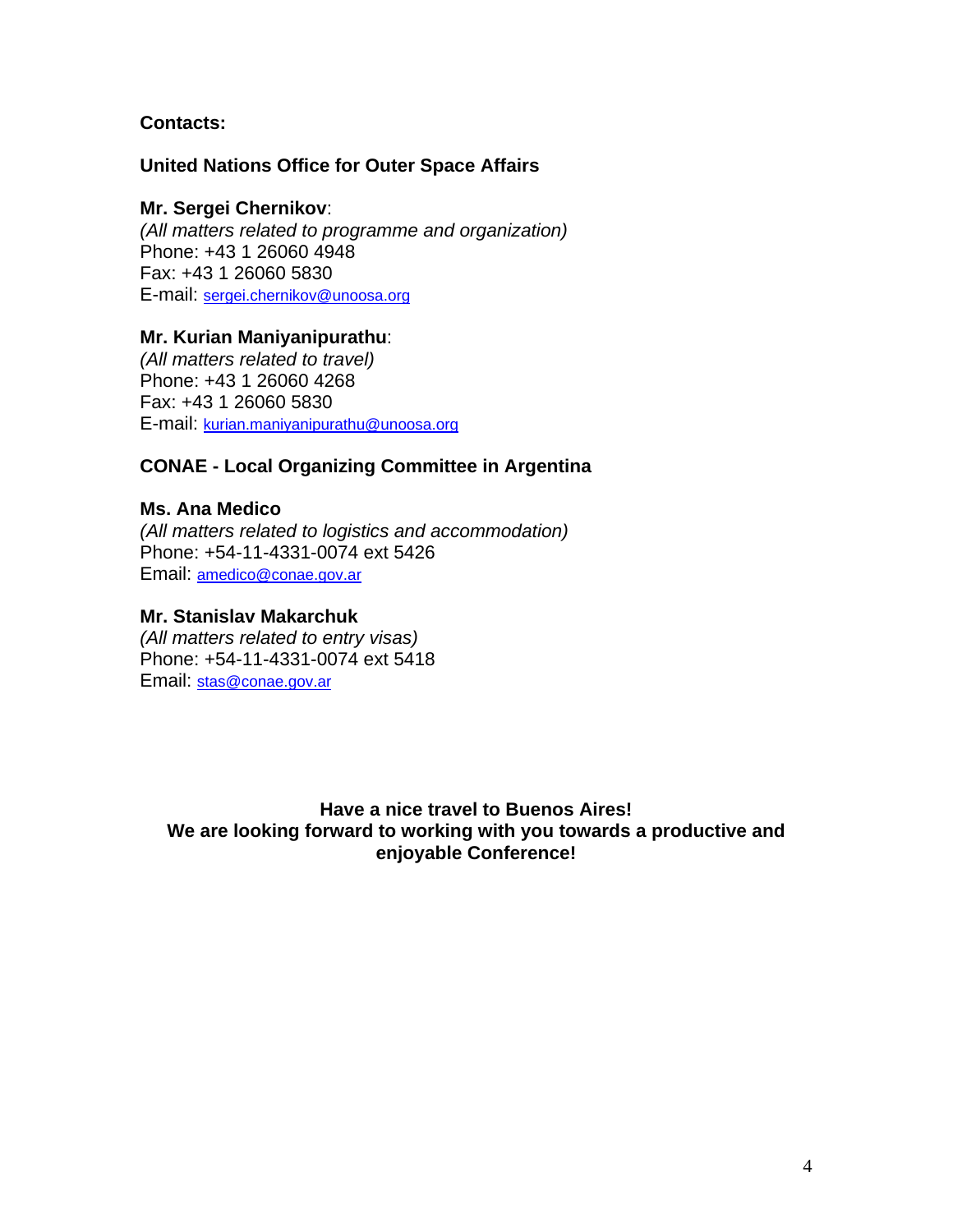## **Hotels nearby the Ministry of Foreign Affairs**

| 1.               | $4*$ | Loi Suites Arenales               | Arenales 855 C1061AAC Ciudad<br>Autónoma de Buenos Aires - Argentina<br>tel. 54 11 4324 9400 / 9493<br>fax. 54 11 4324 9400 / 9493<br>edarenal@loisuites.com.ar     | http://www.loisuites.com.ar                                                                      |
|------------------|------|-----------------------------------|---------------------------------------------------------------------------------------------------------------------------------------------------------------------|--------------------------------------------------------------------------------------------------|
| 2.               | $4*$ | <b>Argenta Towers</b>             | Juncal 868 - 1062 - Buenos Aires -<br>Argentina - CP C1062ABF                                                                                                       | http://www.argenta-tower.com.ar/                                                                 |
| 3.               | $4*$ | <b>Gran Hotel Buenos</b><br>Aires | Marcelo T. de Alvear 767, Ciudad de<br>Buenos Aires, Argentina, (C1058AAI)<br>$(54-11)$ 4312-3003<br>Fax: (54-11) 4315-2243                                         | www.granhotelbuenosaires.com                                                                     |
| $\overline{4}$ . | $4*$ | <b>Regente Palace</b><br>Hotel    | Suipacha 964 - C1008AAT - Buenos<br>Aires - Argentina - info@regente.com -<br>Tel. (5411) 4328 6800 - Fax (5411)<br>4328 7460                                       | http://www.regente.com/                                                                          |
| 5.               | $4*$ | El Conquistador<br>Hotel          | Suipacha 948 (cp 1008). Buenos Aires,<br>Argentina                                                                                                                  | http://elconquistador4-px.trvlclick.com/                                                         |
| 6.               | $4*$ | <b>Dazzler Suites</b><br>Arroyo   | Suipacha 1359 (C1011ACC)                                                                                                                                            | http://www.dazzlersuitesarroyo.com                                                               |
| 7.               | $5*$ | <b>Sofitel Buenos</b><br>Aires    | Arroyo 841, CAPITAL<br>FEDERAL, C1007AAB BUENOS<br>AIRES, ARGENTINA                                                                                                 | http://www.sofitel.com/es/hotel-3253-<br>sofitel-buenos-aires/index.shtml                        |
| 8.               | $4*$ | Hotel de las<br>Américas          | Libertad 1020, Centro 1012,<br>Buenos Aires,<br>Argentina<br>Tel: (54-11) 41 29 - 0700<br>email: web@grupoamericas.com.ar                                           | http://www.grupoamericas.com.ar/hotel/dela<br>samericas/es/263/ubicacion                         |
| 9.               | $4*$ | Américas Tower                    | Libertad, 1070, Centro, 1012,<br>Buenos Aires, Argentina                                                                                                            | http://www.grupoamericas.com.ar/hotel/ame<br>ricastowers/es/263                                  |
| 10.              | $4*$ | Pestana Hotel                     | Carlos Pellegrini, nº 877, C1009ABQ<br><b>Buenos Aires Argentina</b><br>Tel: +54 11 5239 1000, Fax: +54 11<br>5239 1141, e-mail:<br>reservas@pestanabuenosaires.com | http://www.pestana.com/hotels/es/hotels/sou<br>thamerica/BuenosAiresHotels/BuenosAires/<br>Home/ |
| 11.              |      | Córdoba 860                       | Córdoba 860<br>Ciudad de Buenos Aires<br>Tel: +54-11 5254-5200<br>info@cordoba860.com                                                                               | http://www.cordoba860.com                                                                        |
| 12.              | $5*$ | Sheraton<br>Libertador            | Avenida Córdoba 680<br>Ciudad Autónoma de Buenos Aires,<br>Argentina<br>$(0)11$ 4321 0000                                                                           | www.sheraton.com.ar                                                                              |
| 13.              | $3*$ | Gran Hotel Orly                   | PARAGUAY 474 - C1057AAD -<br><b>BUENOS AIRES - ARGENTINA.</b><br>Tel/Fax.: +54 11 4312-5344<br>e-mail: info@orly.com.ar                                             | http://www.orly.com.ar/principal.html                                                            |
| 14.              | $3*$ | Hotel San Antonio                 | PARAGUAY 372 - C1057AAD -<br><b>BUENOS AIRES - ARGENTINA.</b><br>Tel/Fax.: $+54-11-5273-1200$<br>e-mail: info@orly.com.ar                                           | http://www.sanantonio372.com.ar/                                                                 |